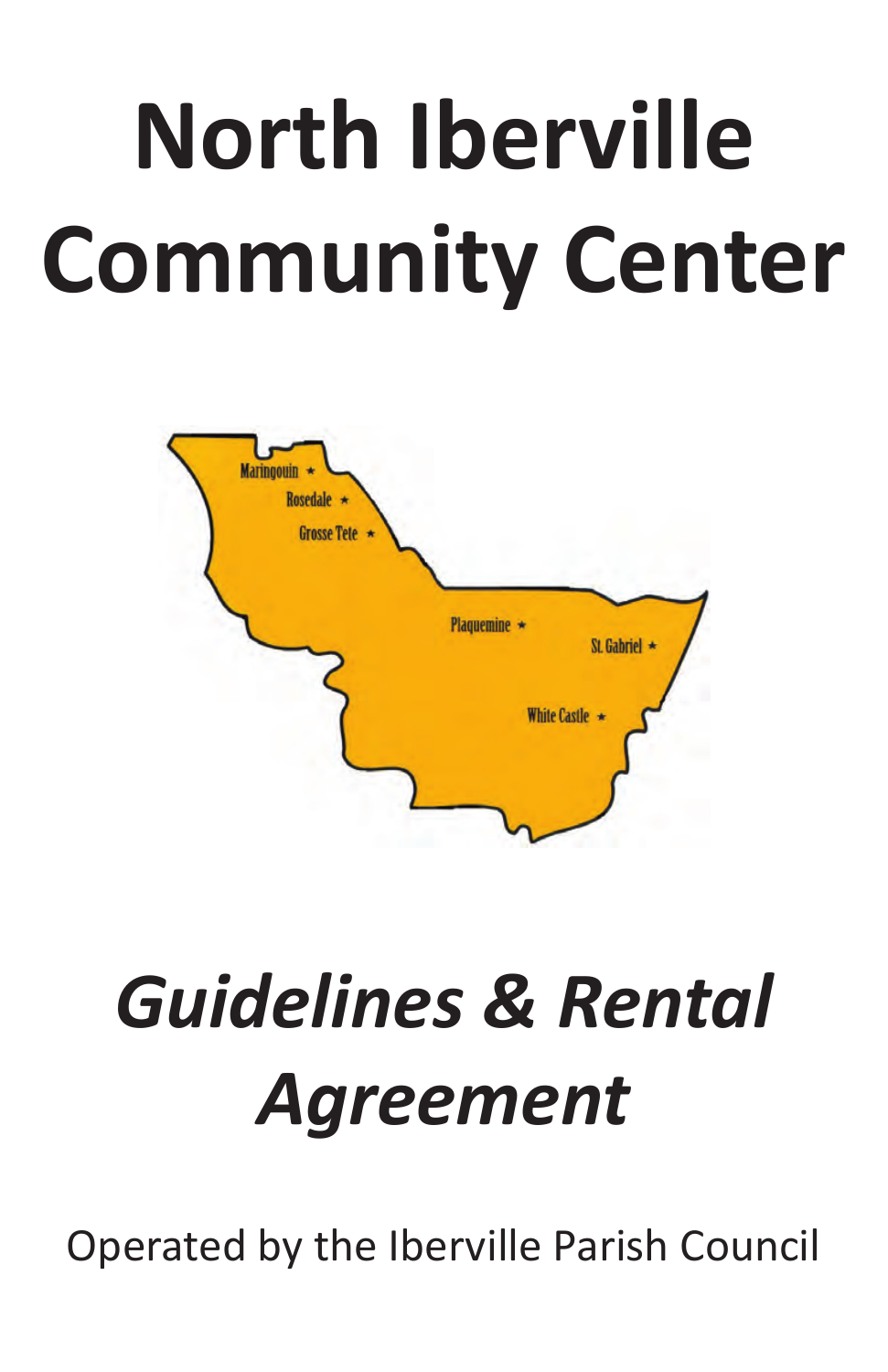

**J. Mitchell Ourso, Jr.**

Parish President Iberville Parish Council

58050 Meriam Street Post Office Box 389 Plaquemine, LA 70765-0389 Phone: **(225) 687-5190** Fax: **(225) 687-5228**

Dear Friends,

It is with great pleasure that we welcome you to the North Iberville Community Center and invite you to make yourself at home. From weddings and celebrations to cultural events and family reunions, this facility was built as a gathering place for Iberville residents and guests. It is our hope that through our top-notch facility and outstanding customer service, we can provide a wonderful venue for a memorable and successful event.

The Community Center is owned and operated by the Iberville Parish Council. Please submit your questions, comments or suggestions to the North Iberville Community Center Director via phone or email.

Thank you for your interest and we hope to host you soon.

Sincerely,

inhel Quiso p.

J. Mitchell Ourso, Jr. Iberville Parish President

Matthew N. Jewell

Iberville Parish Council Matt Jewel, Chairman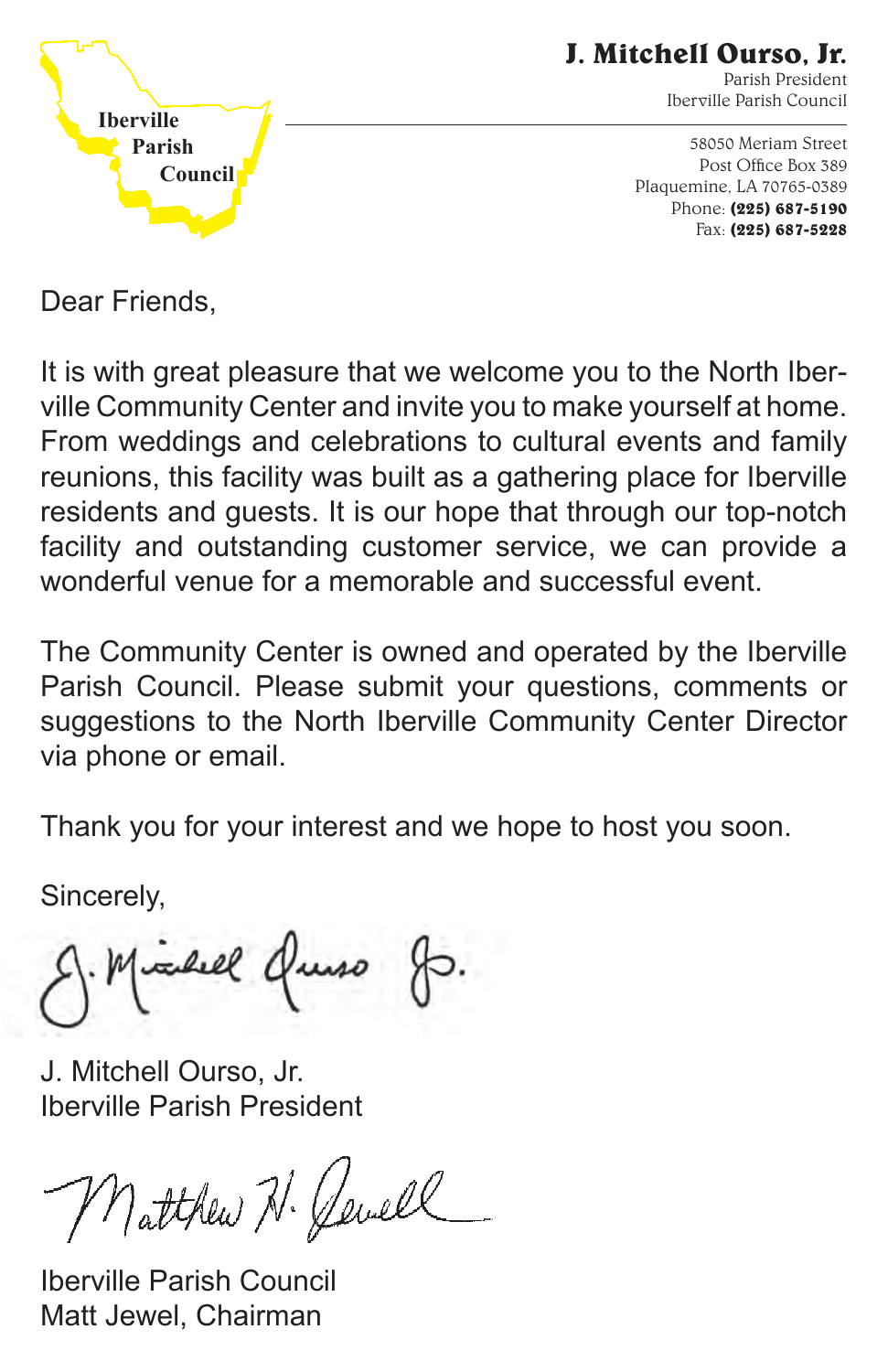# **Table of Contents**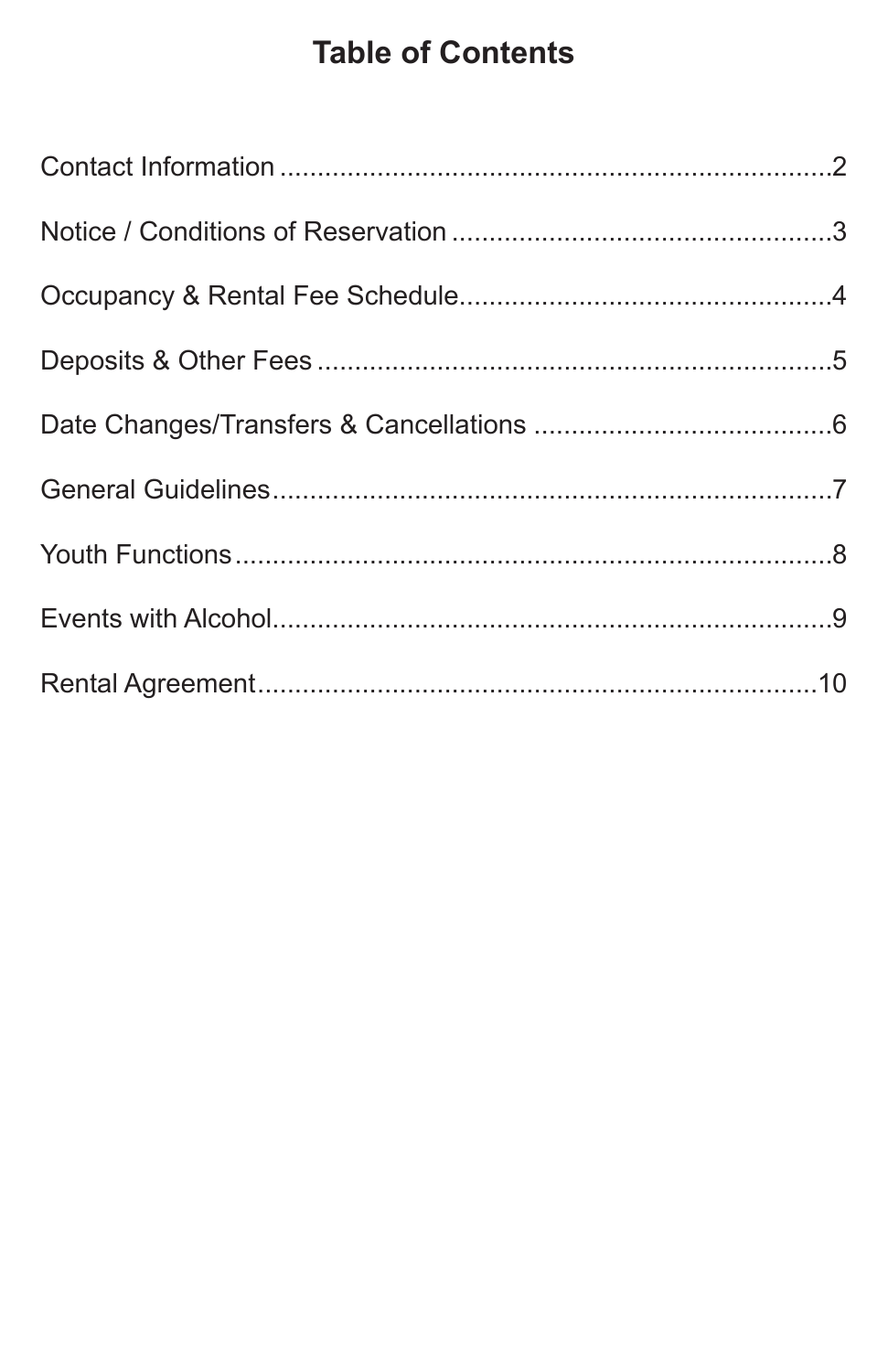# *Contact Information*

**North Iberville Community Center 75700 Highway 76 (Rosedale Road) Rosedale, Louisiana 70772-0174**

| Office:                   | $(225)$ 648-3064 |
|---------------------------|------------------|
| Fax:                      | $(225)$ 648-3065 |
| <b>Director's Mobile:</b> | $(225)$ 692-1178 |

**Email: nicc@ibervilleparish.com**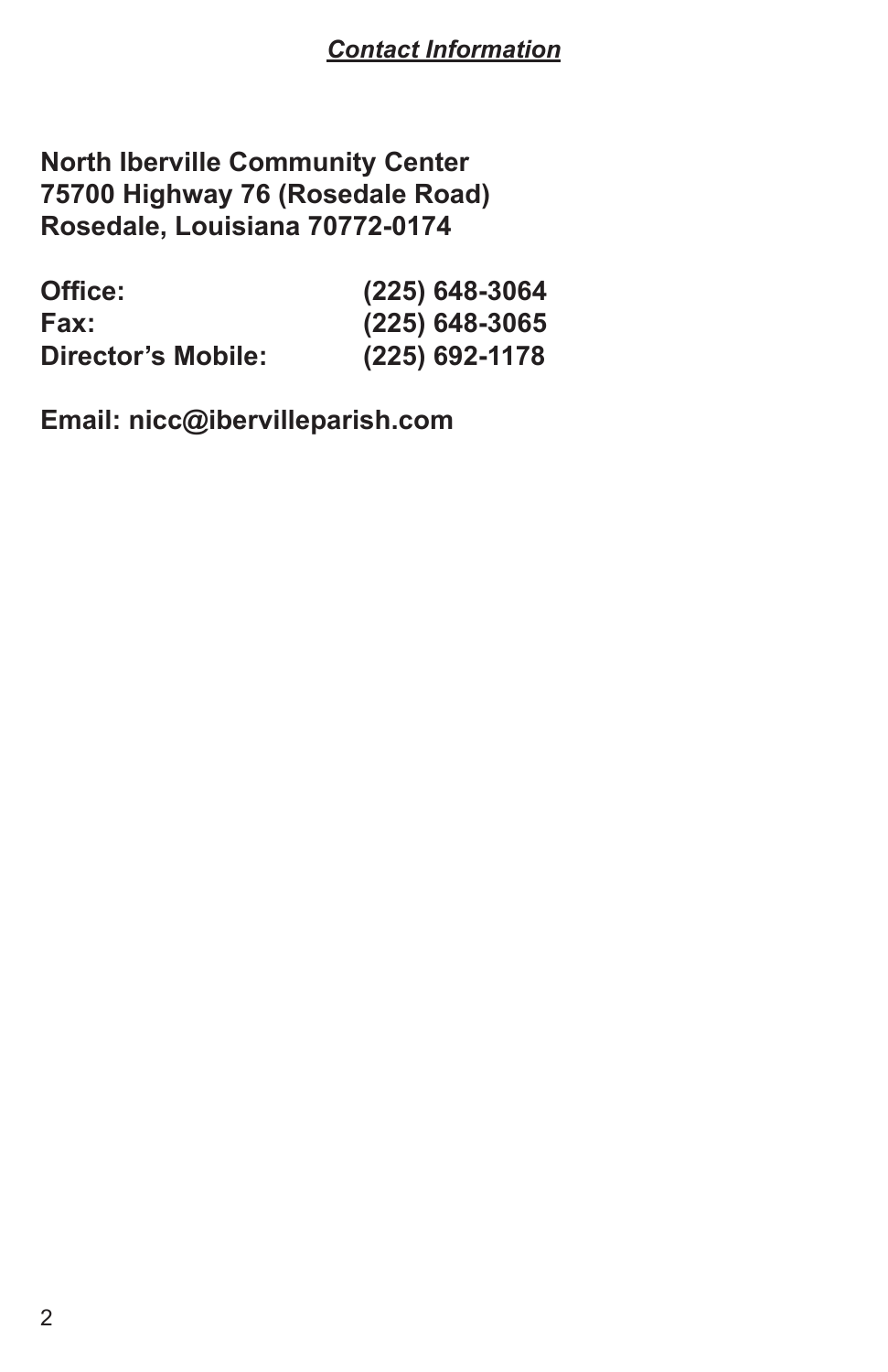# **NOTICE**

**Important Condition to reservation of NORTH Iberville COMMUNITY CENTER**

**Top Priority for use of all Iberville Parish Facilities is as an Emergency Shelter or staging site. Even if you have reserved the community center and deposit was given to hold the facility for the date requested; on certain occasions, it may be necessary for Iberville Parish to cancel your reservation on short notice. If such an occasion should arise, as in the instance of an emergency, your deposit and fees will be refunded and you will be notified that you will need to make other arrangements; regardless of how close it is to your event. It is highly unlikely that this would happen, but it occasionally does. Iberville Parish will make every effort to assist you in your effort to make other arrangements, but it is ultimately your responsibility. Iberville Parish will not be held liable.**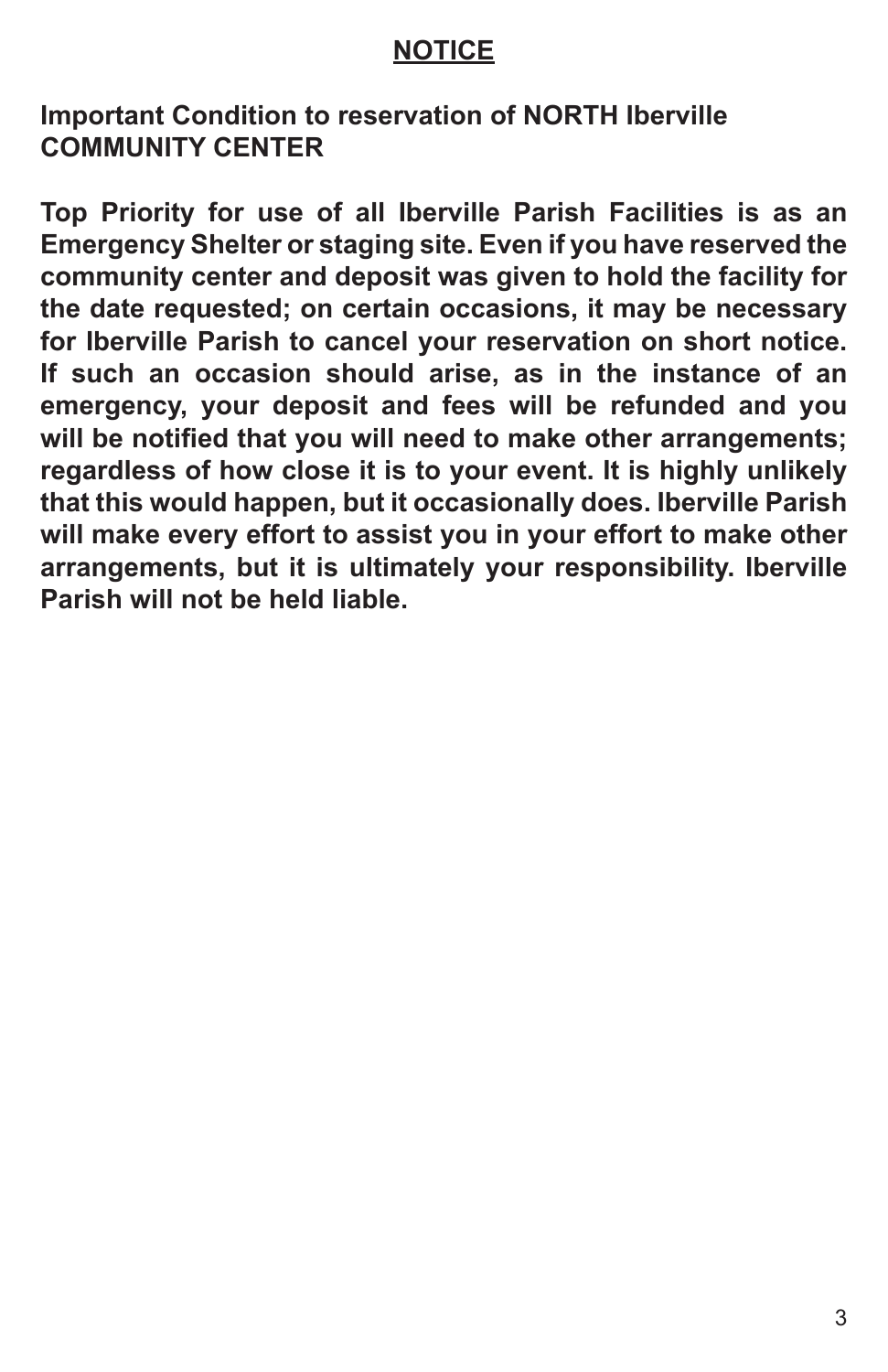# *Occupancy & Rental Fee Schedule*

## **OCCUPANCY**

#### **NORTH IBERVILLE COMMUNITY CENTER**

| <b>CAPACITY</b>     | # OF TABLES (ROUND) | # OF CHAIRS |
|---------------------|---------------------|-------------|
| 300 (banquet)       | 30                  | 300         |
| 625 (theatre)       |                     |             |
| 800 (standing)      |                     |             |
| DENTAL EEE COUFDULE |                     |             |

#### **RENTAL FEE SCHEDULE**

**RENTAL AREA RATE**

**AUDITORIUM ONLY (NO KITCHEN ACCESS) \$ 350 (8 HOUR RENTAL) AUDITORIUM & WARMING KITCHEN/ SOUND SYSTEM USAGE FEE \$ 25 (8 HOUR RENTAL)**

**ADDITIONAL RENTAL TIME**

**ALL RENTALS ARE FOR AN 8-HOUR PERIOD, INCLUDING THE SET-UP AND TAKE-DOWN OF THE EVENT. ANY EVENT EXCEEDING THE 8-HOUR TIME GRANTED WILL BE SUBJECT TO AN ADDITIONAL HOURLY FEE.** 

**HOURLY RENTAL \$ 50 (PER HOUR)**

**(ONLY AVAILABLE AS ADD-ON TO 8-HOUR RENTAL OR ON MONDAY THRU THURSDAY DURING REGULAR BUSINESS HOURS)**

**2-DAY RENTAL \$ 700**

**(ACCESS TO FACILITY FOR 16 HOURS, INCLUDING ACTUAL EVENT TIME. MUST BE WITHIN TWO CONSECUTIVE DAYS WHEN NO OTHER EVENTS ARE )** 

*Rental Fees Shall be reviewed each year to determine whether an increase of the fee(s) are necessary for utilization of the facility.*

**CONCESSIONS \$ 400 (8 HOUR RENTAL)**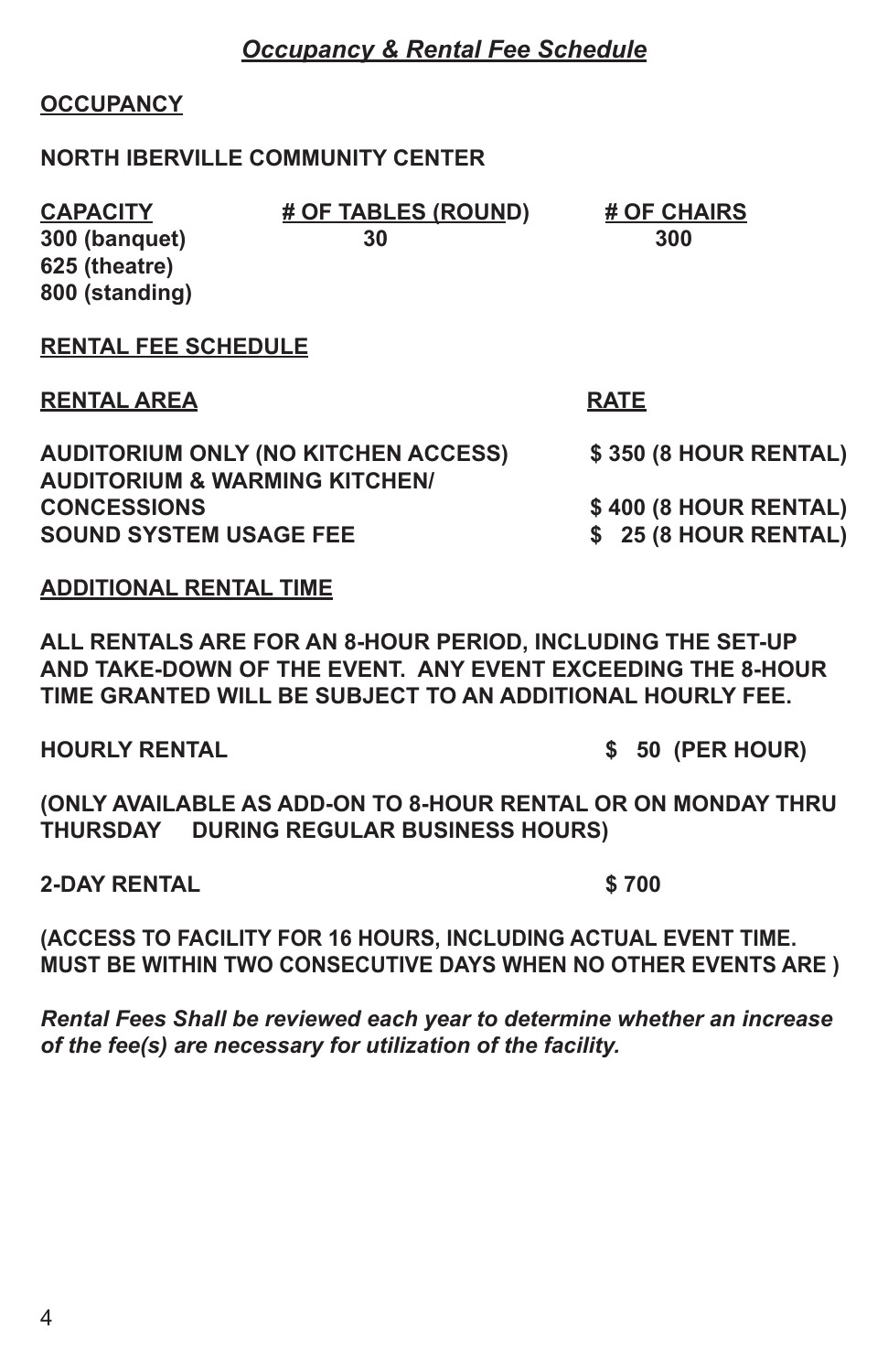#### *Deposits & Other Fees*

#### **RESERVATION DEPOSIT**

**In order to secure your desired date, the reservation deposit must be received with a signed copy of the "RENTAL APPLICATION & AGREEMENT" – NO EXCEPTIONS!** 

- **• The Facility may be reserved up to one year in advance of the event with full payment of the rental fee and deposit - and - upon receipt of a signed agreement.**
- **• If your event date is more than 30 days from the reservation date (but less than one year in advance), one-half of the contracted rental rate is DUE AT RESERVATION/BOOKING.**
- **\*This is a NON-REFUNDABLE Reservation Deposit, which will be applied to the total rental rate and will reserve your date.**
- **• If your event is less than 30 days from the reservation date, then the total contracted rental rate must be paid in full to reserve your date.**

| <b>RENTAL AREA DEPOSIT</b>                  | <b>DEPOSIT</b> |
|---------------------------------------------|----------------|
| AUDITORIUM ONLY (NO WARMING KITCHEN ACCESS) | \$175          |
| <b>AUDITORIUM &amp; WARMING KITCHEN</b>     | \$200          |

#### **DAMAGE DEPOSIT**

**For all rentals, a DAMAGE DEPOSIT is due 30 days prior to the event or at the time of reservation if the event is less than 30 days from the reservation date.** 

| <b>DAMAGE DEPOSIT</b>   | <b>DEPOSIT</b>    |
|-------------------------|-------------------|
| <b>ALL RENTAL AREAS</b> | <b>\$300 CASH</b> |

#### **SECURITY FEE**

**In the event your activity requires security, arrangements must be made through the Director of the North Iberville Community Center and the "Renter" assumes all financial responsibility for the security services and fees.**

**PLEASE NOTE: Security is REQUIRED for the duration of all events where alcohol is present. Depending on the size and scope of the event, more than one officer may be required.**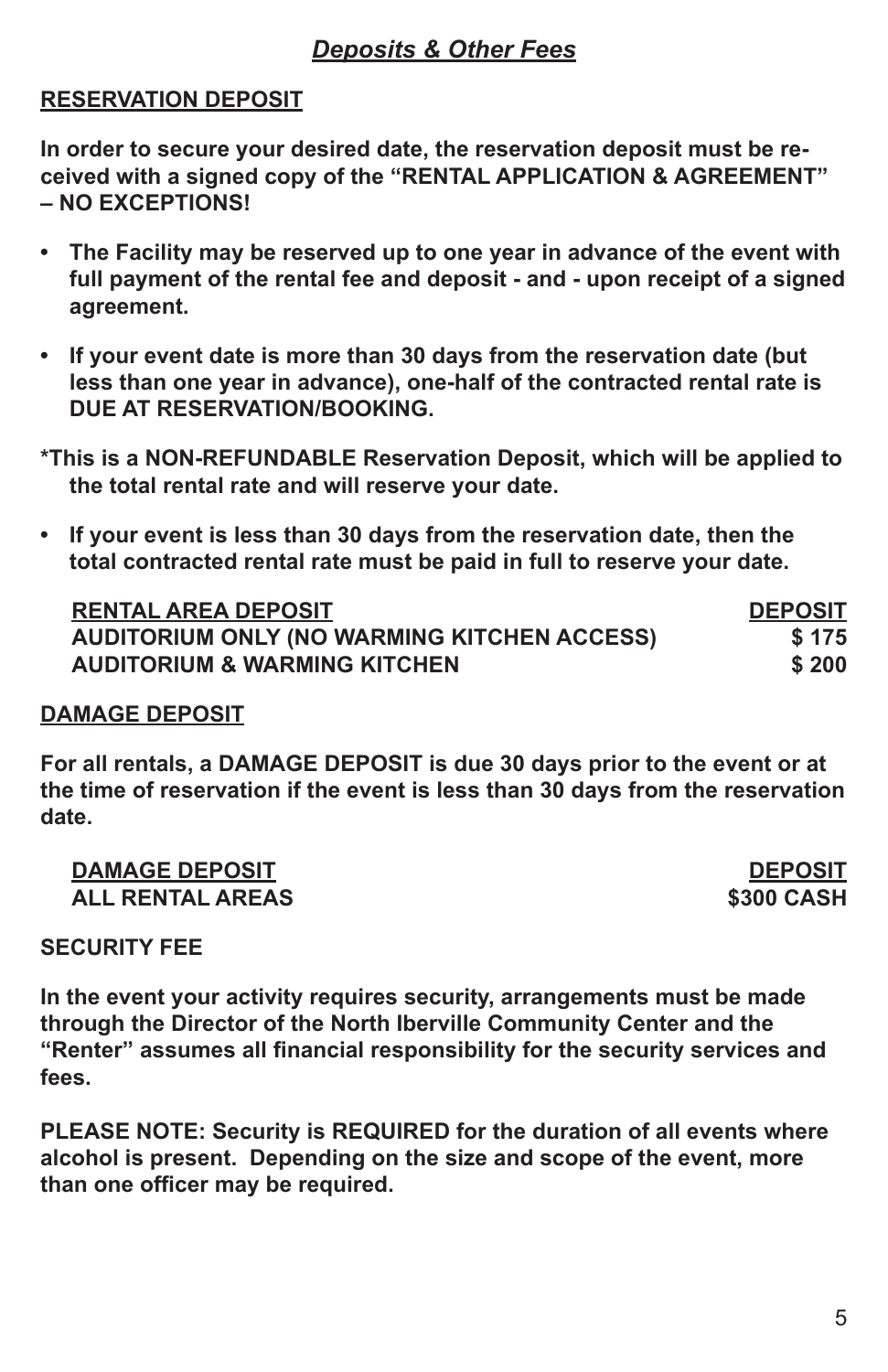#### **(IN ADDITION TO REGULAR FEE) \$ 150**

**Iberville Parish designated holidays including (but not limited to): New Year's Eve, Martin Luther King, Jr. Day, Mardi Gras Day, Good Friday, Easter Sunday, 4th of July, Labor Day, Thanksgiving Day, require a "HOLIDAY RENTAL FEE" in addition to the regular RENTAL FEE and DEPOSITS.**

*All "Holiday Rentals" are subject to approval by Iberville Parish Administration.*

#### **BALANCE DUE**

**The balance of rent and applicable fees and/or deposits must be paid at least 30 days prior to the event or at the time of reservation if the event is less than 30 days from the date of reservation.**

#### *Date Changes/Transfers & Cancellations*

#### **DATE CHANGES/TRANSFERS**

**Upon receipt of the "Reservation Deposit" and when the date of the event is more than 30 days out, you are allowed two date changes/transfers subject to availability without penalty or charge. After two changes/transfers, a \$50 fee will be charged each time the date changes/transfers.** 

#### **CANCELLATION**

**Cancellations are permissible MORE THAN 30 DAYS PRIOR TO THE EVENT. There is a \$50 fee for all cancellations once a RENTAL AGREEMENT has been signed and deposit has been paid.**

**NOTE: ALL cancellations or transfers not made a minimum of 30 days in advance of the reserved date, will result in forfeiture of all fees.**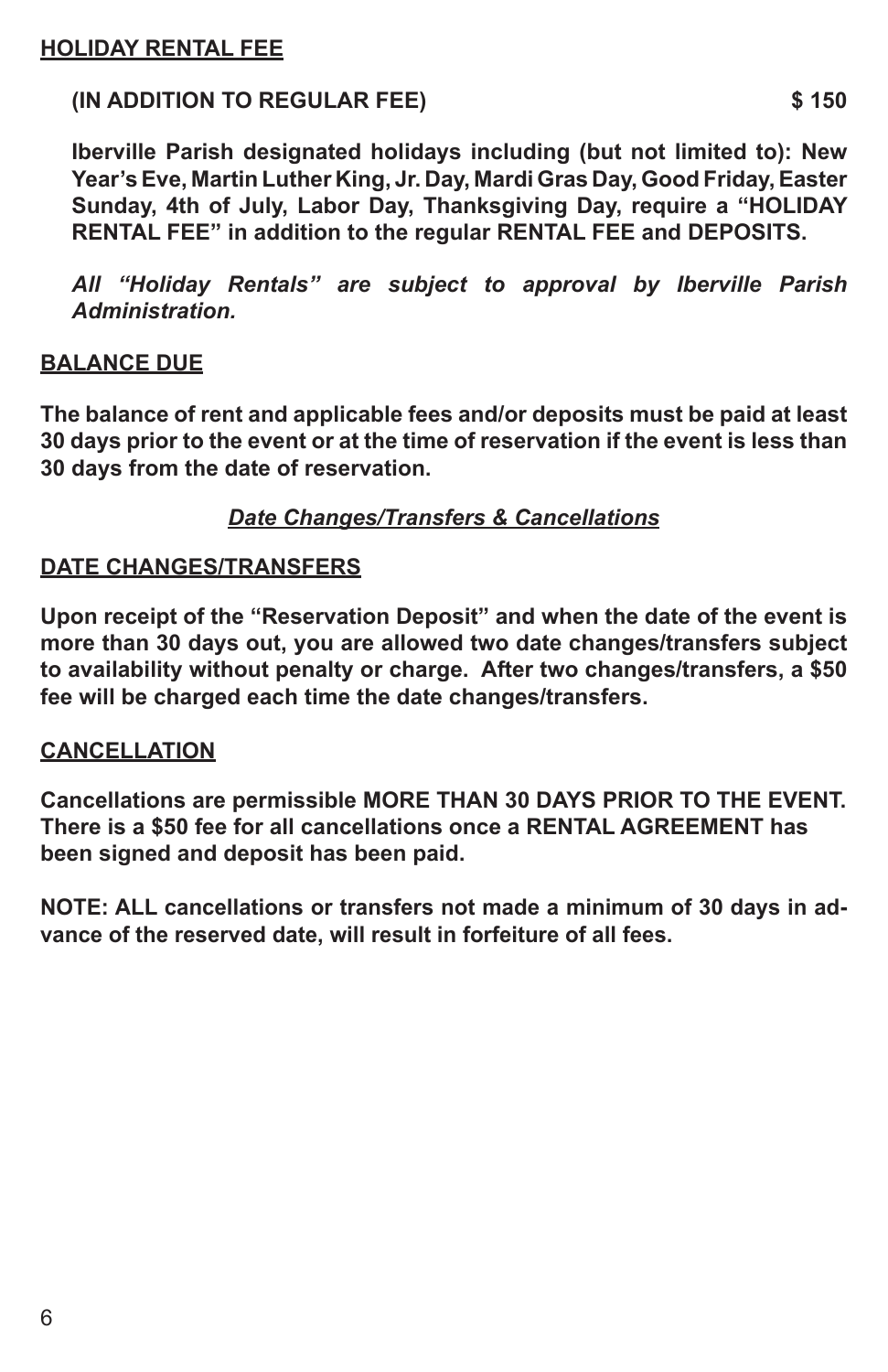# *General Guidelines*

- **• The North Iberville Community Center is built to obtain and enhance the image and integrity of the community and parish. Therefore, Iberville Parish has the right to refuse rentals that do not best reflect the image and integrity of the North Iberville Community Center, the North Iberville Community and/or Iberville Parish.**
- **• Reservations are accepted on a first come first serve basis during regular business hours.**
- **• Only adults are eligible to reserve Parish facilities.**
- **• Parish sponsored or co-sponsored programs, events, etc. have first priority for reservations.**
- **• Iberville Parish Community Center/Facilities may not be reserved for commercial/ promotional events to generate profit.**
- **• When security is required by the North Iberville Community Center, arrangements must be made through the North Iberville Community Center Director and is the financial responsibility of the Renter.**
- **• The Community Center is only considered rented and reserved upon the receipt of a signed "RENTAL AGREEMENT" and paid deposit and/or all applicable fees due at the time of booking. NO EXCEPTIONS.**
- **• If cancellation or change/transfer of booking is not made a minimum of 30 days in advance of the reserved date, all fees will be forfeited and a \$50 charge will be assessed.**
- **• The "Event Details Form" must be received at least 14 days prior to the event to best accommodate the set-up of your event.**
- **• Within 72 hours of the completion of the event, the \$300 CASH security deposit will be reimbursed by the facility manager if and only if the facility passes inspection and inventory.**
- **• Reservations for Fridays, Saturdays, Sundays are limited to two (2) per person or organization every six months unless authorized by the Parish President.**
- **• Glass drinking containers are not permitted in the North Iberville Community Center, including all parking lots and parish property.**
- **• NO FOG MACHINES ALLOWED. NO TAPING ON WALLS or FLOORS. NO DRAGGING TABLES. Deposit will be forfeited for violations.**
- **• There is a \$25 usage fee for accessing and or using the sound system in the facility. This should be arranged prior to your event. Any damages to the sound system will be deducted from the advance deposit fund of the renter.**
- **• For all functions, music must end at 1:00 am and center vacated by 2:00 am.**
- **• It is the responsibility of the Renter to break down cardboard boxes and place all litter and trash in the trash dumpsters prior to event closing time OR THE DEPOSIT WILL BE FORFEITED.**
- **• When any type of seafood, (shrimp, crabs etc) are served, it shall be the responsibility of the one booking the center to haul off the remains immediately after the event OR THE DEPOSIT WILL BE FORFEITED.**
- **• NO SMOKING OR TOBACCO USE IN FACILITY.**
- **• PLEASE REFER TO YOUR RESERVATION PACKET FOR FURTHER RULES: (RENTER AND DIRECTOR TO INITIAL & DATE UPON RECEIPT/REVIEW OF THE FOLLOWING)**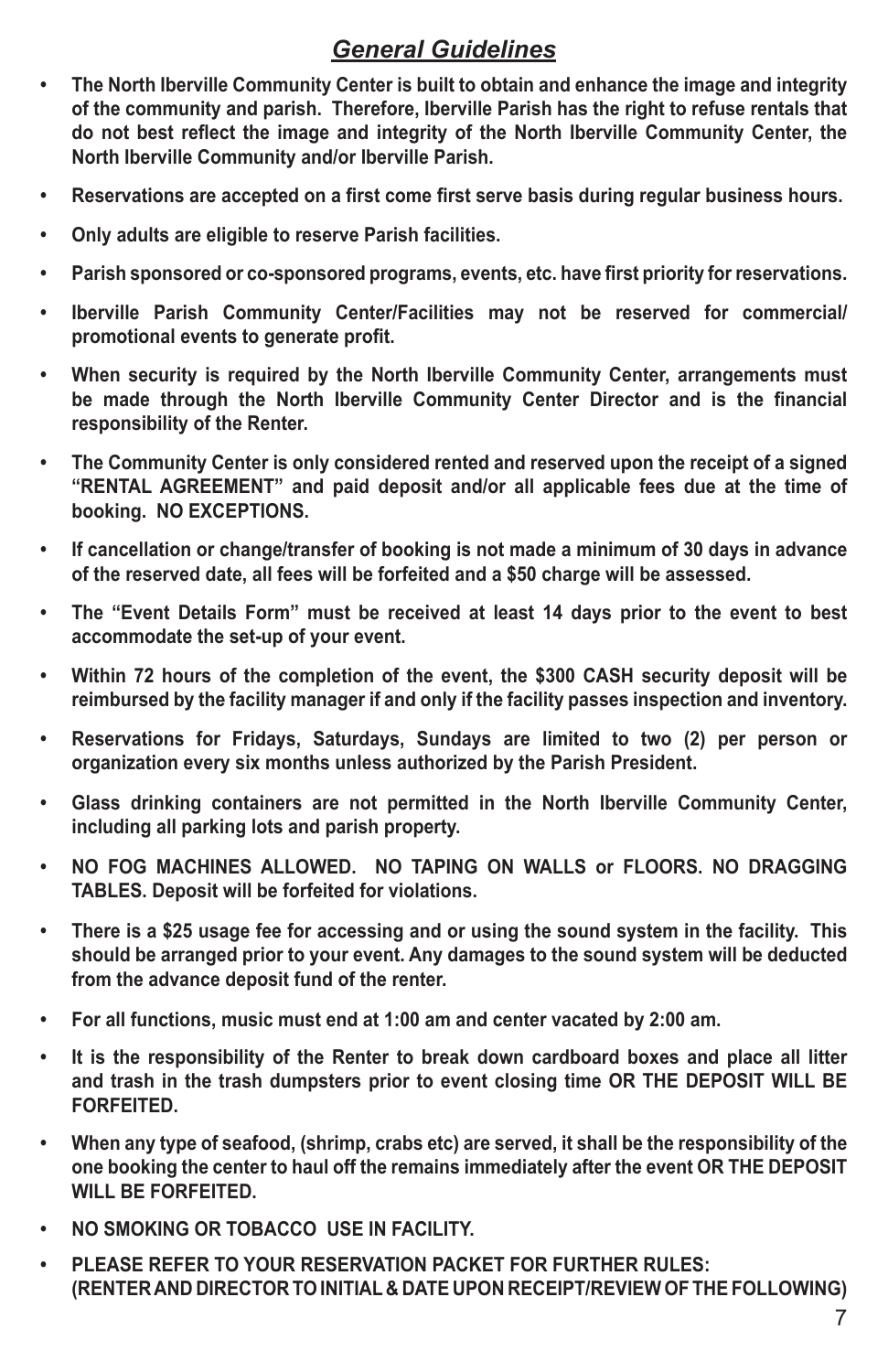### *Youth Functions*

- **• Youth events are permissible at the North Iberville Community Center, as long as the renter is a parent or guardian.**
- **• Before a non-commercial youth function begins, one police officer and (3) three adult chaperones 25 years of age or older shall meet with the facility manager for identification purposes. During the event no other responsibilities such as running concession stands or collecting at the door shall be given to the police officers or chaperones.**
- **• No Alcoholic Beverages are allowed at youth functions**
- **• Music must end at Midnight (12:00 am) and center vacated by 12:30 am for youth functions**
- **• Youth are not allowed to loiter outside or leave and return to the function**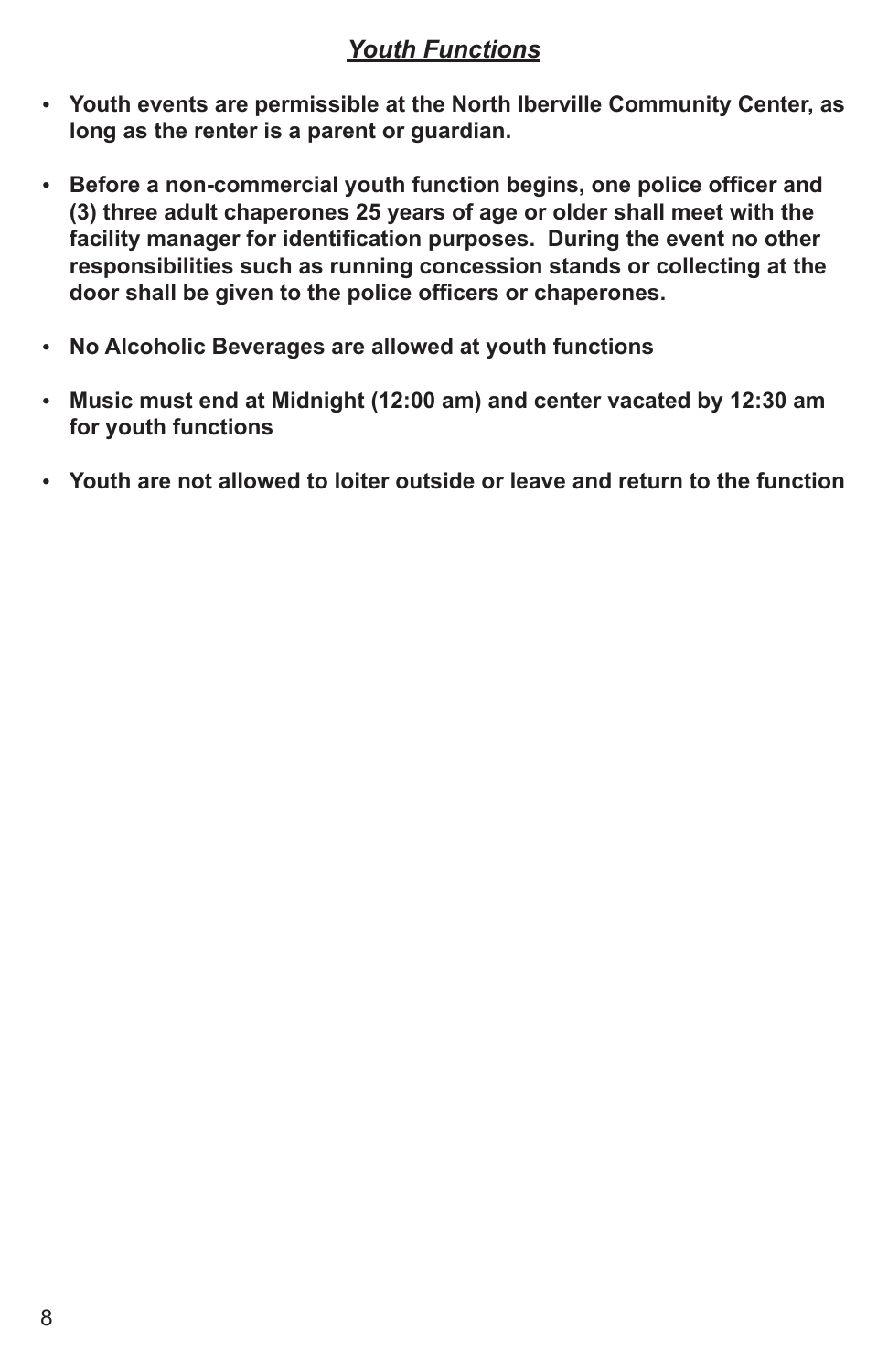**When Alcohol is consumed at Iberville Community Centers, the following terms apply:**

- **1. AT LEAST ONE UNIFORMED POLICE OFFICER HAVING PRIMARY JURISDICTION IN IBERVILLE PARISH EQUIPPED WITH A RADIO FOR BACKUP AND A VEHICLE MUST BE PRESENT DURING THE ENTIRE EVENT. THIS MUST BE COORDINATED/RESERVED THROUGH THE NORTH IBERVILLE COMMUNITY CENTER DURING THE RESERVATION PROCESS. ALL FEES AND CHARGES FOR THIS REQUIRED SERVICE ARE THE RESPONSIBILITY OF THE RENTER. \* DEPENDING ON THE SIZE AND SCOPE OF THE EVENT, MORE THAN ONE OFFICER MAY BE REQUIRED BY THE NORTH IBERVILLE COMMUNITY CENTER.**
- **2. IN ACCORDANCE WITH STATE LAW; IBERVILLE PARISH PROHIBITS THE CONSUMPTION OF ALCOHOL BY ANYONE UNDER 21 YEARS OF AGE AT ANY OF ITS FACILITIES.**
- **3. NO GLASS CONTAINERS ARE ALLOWED ON PREMISES.**
- **4. IF IT IS DETERMINED THAT ALCOHOL HAS BEEN CONSUMED BY A MINOR, HIS OR HER PARENTS WILL BE NOTIFIED BY THE PERSON WHO HAS RENTED THE FACILITY AND THE MINOR SHALL BE DEALT WITH ACCORDING TO THE LAW.**
- **5. IT IS THE RESPONSIBILITY OF THE RENTER TO PAY THE POLICE OFFICERS. ARRANGEMENTS MUST BE MADE THROUGH THE NORTH IBERVILLE COMMUNITY CENTER.**
- **6. BEFORE THE FUNCTION BEGINS, THE POLICE OFFICER SHALL BE INTRODUCED TO THE CUSTODIAN FOR IDENTIFICATION PURPOSES IN CASE OF AN INCIDENT.**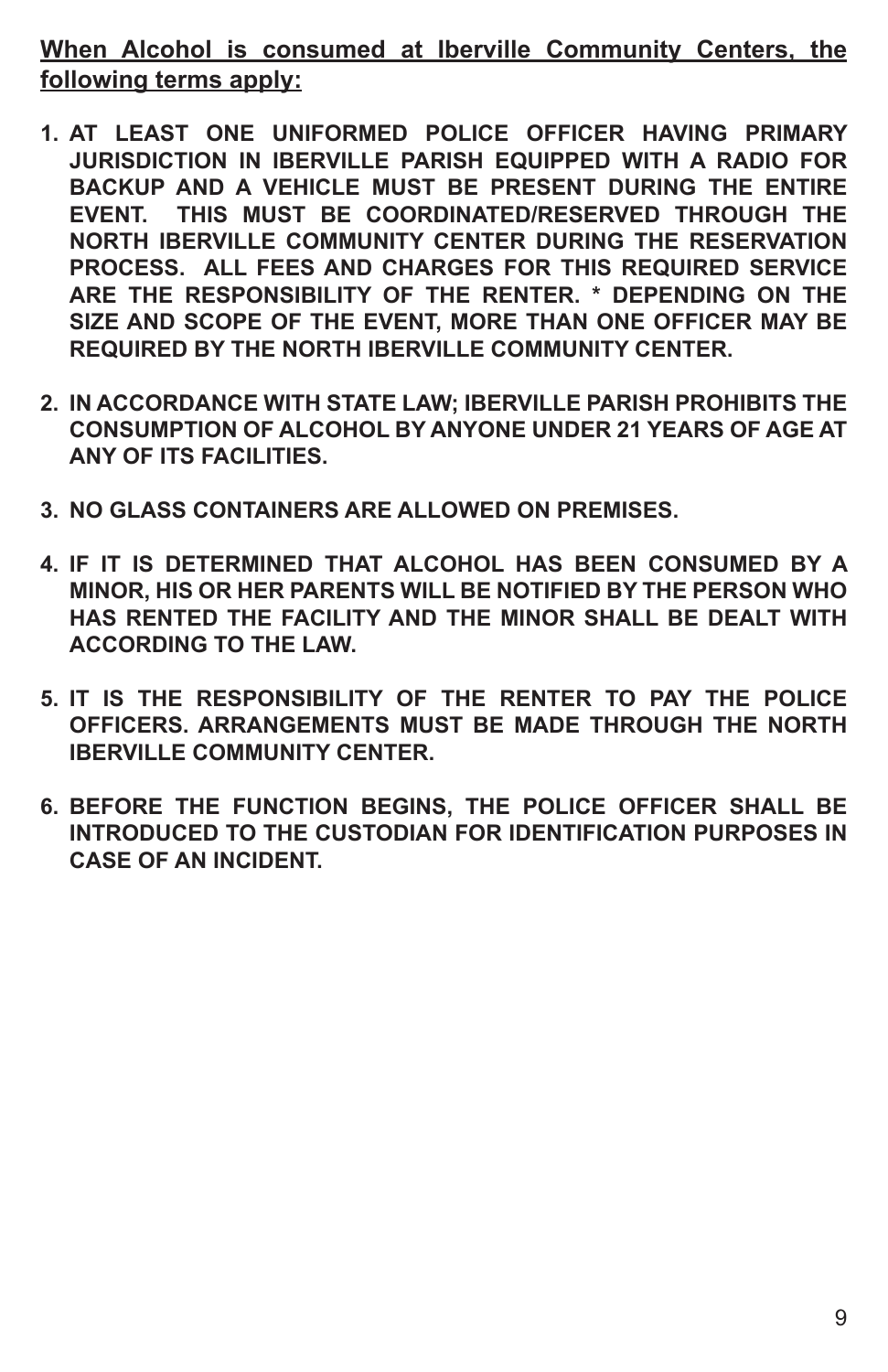#### *Rental Agreement*

| <b>Renter Information</b>                                                                                                                                                                                                                                                                                                                                                                                                                                                            |
|--------------------------------------------------------------------------------------------------------------------------------------------------------------------------------------------------------------------------------------------------------------------------------------------------------------------------------------------------------------------------------------------------------------------------------------------------------------------------------------|
| Name of Organization/Event/Activity:                                                                                                                                                                                                                                                                                                                                                                                                                                                 |
| Name of Authorized Representative: Name of Authorized Representative                                                                                                                                                                                                                                                                                                                                                                                                                 |
| Street Address: The Contract of the Contract of the Contract of the Contract of the Contract of the Contract of the Contract of the Contract of the Contract of the Contract of the Contract of the Contract of the Contract o                                                                                                                                                                                                                                                       |
| State: _________ Zip: _________________<br>City:                                                                                                                                                                                                                                                                                                                                                                                                                                     |
|                                                                                                                                                                                                                                                                                                                                                                                                                                                                                      |
|                                                                                                                                                                                                                                                                                                                                                                                                                                                                                      |
| <b>Event Information</b>                                                                                                                                                                                                                                                                                                                                                                                                                                                             |
| Type of Event:                                                                                                                                                                                                                                                                                                                                                                                                                                                                       |
|                                                                                                                                                                                                                                                                                                                                                                                                                                                                                      |
|                                                                                                                                                                                                                                                                                                                                                                                                                                                                                      |
| Estimated number of Attendees: (FOR SECURITY REQUIREMENTS)                                                                                                                                                                                                                                                                                                                                                                                                                           |
| This permit is granted subject to the following rules and regulations, and the acceptance and<br>use thereof by the applicant is an agreement on his behalf to comply with all terms and condi-<br>tions herein set forth, together with all rules and procedures established by Iberville Parish<br>Council and Iberville Parish Council reserves the right to adjust or change the rates of this<br>contract at any time to accommodate any special arrangements as may be needed. |
| It is hereby agreed upon that all participants and parish certified event volunteers who present<br>proper identification will be admitted with a quest to any and all events at no charge. Volunteers<br>will park at the area so designated at no charge and shall be available to assist you or your<br>group any time they are in the facility.                                                                                                                                  |
| I have read, understand and agree to the rules and regulations to rent an Iberville Parish facility.                                                                                                                                                                                                                                                                                                                                                                                 |
|                                                                                                                                                                                                                                                                                                                                                                                                                                                                                      |
| Date and the state of the state of the state of the state of the state of the state of the state of the state of the state of the state of the state of the state of the state of the state of the state of the state of the s                                                                                                                                                                                                                                                       |

| <b>Print Name:</b><br><u> 1989 - Johann Stein, fransk politik (d. 1989)</u>                                                                               | Date ________________ |  |
|-----------------------------------------------------------------------------------------------------------------------------------------------------------|-----------------------|--|
|                                                                                                                                                           |                       |  |
| Permission is hereby granted to hold the above event on the date(s) specified in accordance<br>with the financial provisions and guidelines of the above. |                       |  |
|                                                                                                                                                           |                       |  |
| <b>Iberville Parish President:</b>                                                                                                                        |                       |  |
|                                                                                                                                                           |                       |  |

10